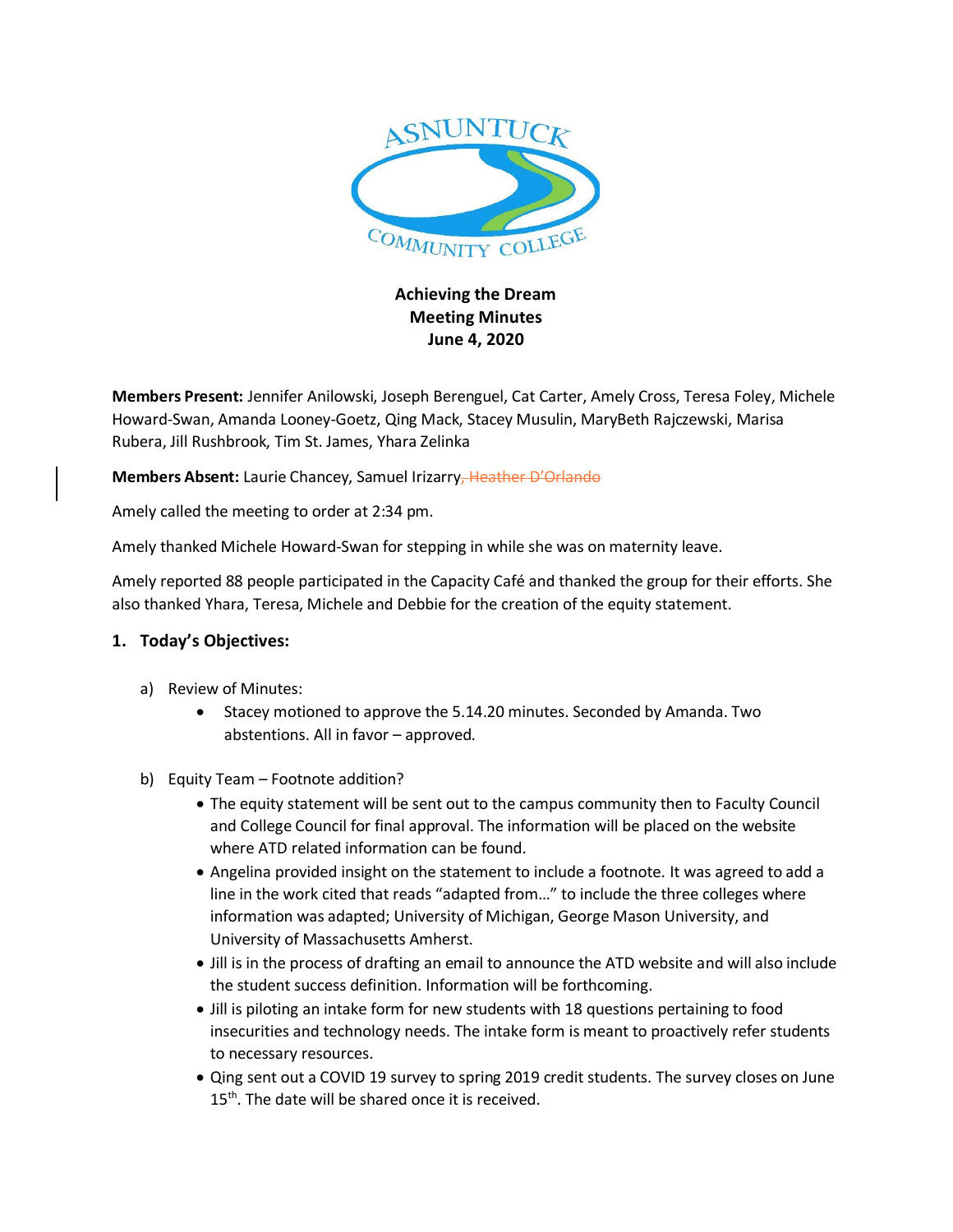- c) Action Plan:
	- Jill asked the committee members to break into four groups which will be assigned, to discuss the question highlighted in blue on page 20 of the draft Action Plan and reconvene at 3:30 pm to discuss.
	- The question: What did you learn about the student experience at your institution? (Please be specific and share disaggregated data in support of your findings.)
	- Group One Members: Jill Rushbrook, Jennifer Anilowski, Joseph Berenguel and Cat Carter.
	- Group Two Members: Laurie Chancey (absent), Amely Cross, Teresa Foley, and Michele Howard-Swan.
	- Group Three Members: Sam Irizarry (absent), Amanda Looney-Goetz, Qing Mack, and Stacey Musulin.
	- Group Four Members: MaryBeth Rajczewski, Marisa Rubera, Tim St. James, and Yhara Zelinka.

The meeting broke into groups at approximately 3:02 pm and reconvened at 3:34 pm.

Group One Outcomes:

- Want to understand why students are not registering for those gateway courses in their first semester. ACC's operates reactively instead of proactively.
- Many students are having a different experience and not just with onboarding. Also, students are getting a different experience acclimating to the college. Equitable – due to students receiving a different experience not every student is getting an equitable time on campus.
- Data is not used to help make informed decisions and/or help create policies. Either data has not been readily available in the past or staff is not accustomed to using it.

Group Two Outcomes:

- Orientation process it's important to engage students and get them connected as much as possible upon entry through graduation. New student workshops and orientation are separate things but not clear to students and also not required. It was suggested those two be combined.
- Need strong follow-up with students and advisors regarding getting students and keeping students on path.
- A full-time and part-time semester sequence for students
	- o Semester sequences are not longer listed in the catalog.
	- o A semester sequence option exists in Degree Works however it was never rolled out or implemented.
	- $\circ$  A customized plan for students based on approved suggested semester of sequence was recommended.
- Mandatory advising or case management approach was discussed. The case management approach would help students get on track and stay on track, and refer them to campus resources. The idea would be to start the moment they are admitted all the way through graduation.
- There is a need for technology training for full-time and part-time faculty. Part of this training could be housed in blackboard with different resources the students could access.